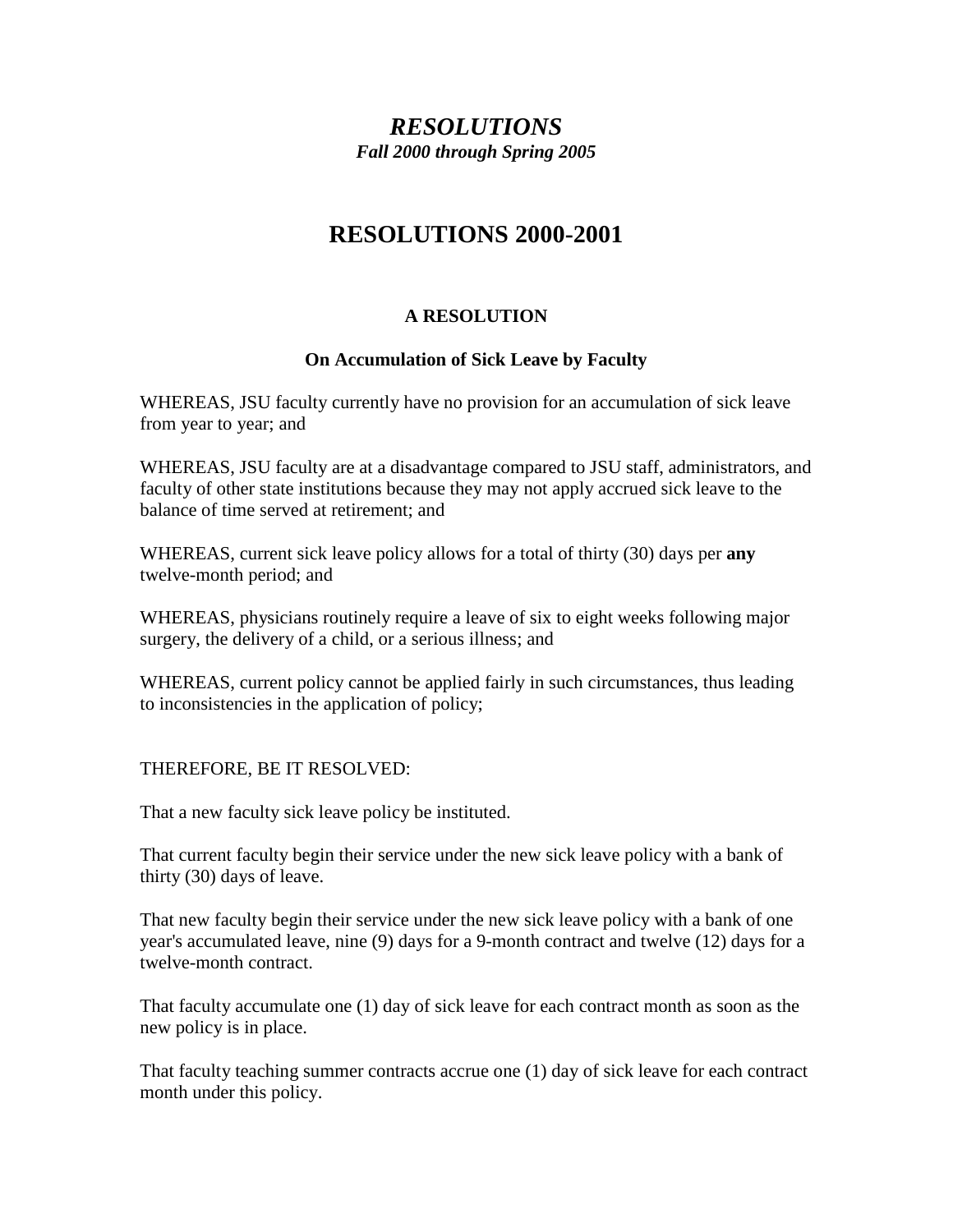That sick leave accrues toward retirement in the Teachers' Retirement System of Alabama up to a maximum of 225 days, the equivalent of 15 months service credit.

That the new sick leave policy and the maternity and parental leave policy be examined to ensure congruence between the policies and to ensure adherence to the provisions of the federal Family Medical Leave Act.

# **Faculty Senate Position on Donative Sick Leave**

## **(March 12, 2001)**

WHEREAS, Alabama ranks near the bottom of universities in the United States in terms of faculty salaries; and

WHEREAS, JSU ranks near the top of universities in the United States in terms of faculty teaching loads; and

WHEREAS, it is becoming more difficult to recruit and retain good faculty in view of aforementioned circumstances;

#### THEREFORE:

Jacksonville State University should improve the faculty benefits package by allowing donative sick leave, as is already done at a number of Alabama universities, to be administered as follows:

 1. Individuals requesting donative sick leave would have to present to the Office of Human Resources a statement from their physician verifying their illness and their inability to work and how many days of leave they will require before returning to work.

 2. Once approved, the Office of Human Resources would notify the faculty that donations of sick leave are being accepted for that individual. Donations will not be accepted in excess of days needed. Donations accepted but not used will not be returned; no "bank" of sick days will be created.

 3. Donations of leave are purely voluntary. Faculty in no way will be coerced or otherwise pressured into making donations. All donations are confidential.

#### **Position Statement on Workload (Section 2.9)**

Presented to the JSU Faculty Handbook Committee By the Faculty Senate Welfare Committee

(May 15, 2001)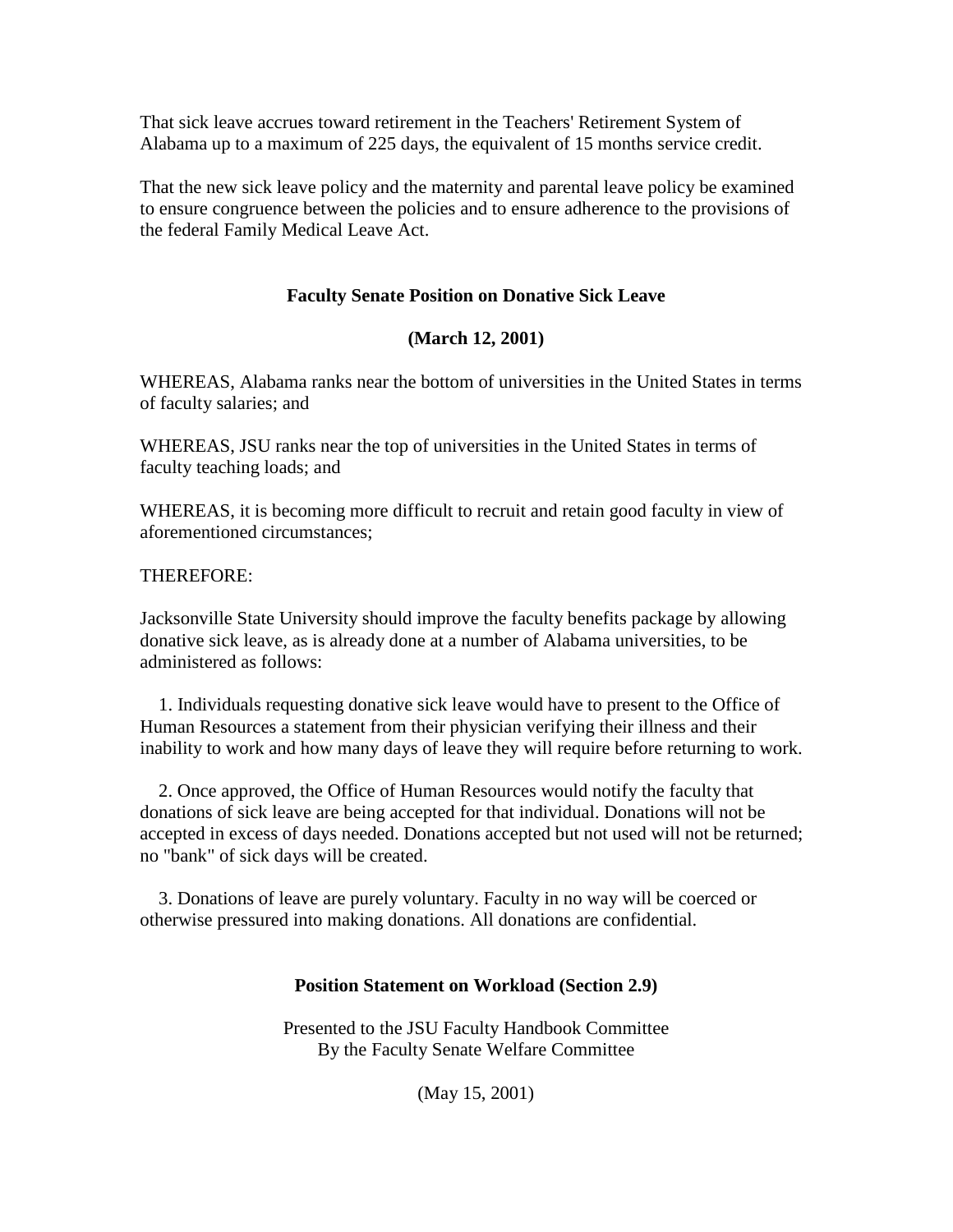The Faculty Senate Welfare committee recommends that teaching workload hours for faculty engaged in laboratory, clinical, and studio courses be calculated on the basis of contact hours rather than credit hours.

Justification:

1. Laboratory, clinical, and studio hours require a comparable amount of preparation, teaching, and grading to lecture hours. Current policy requires the faculty members to do two to three times as much work to constitute one credit hour of workload. This is unjust. 2. Although no policy can fully recognize all the variations in workload within a university, the Welfare committee has reviewed the problem as it exists on the JSU campus. This one change would have the greatest effect to correct current inequities between departments.

3. An excessive teaching workload limits the ability of faculty members to pursue scholarly and service interests. Tenure-track faculty with heavy laboratory assignments may fail to advance in status when they do not compare well with candidates who have been given lighter workloads.

4. Faculty workload allocation has been noted as a hindrance to re-accreditation. JSU's practices are subject to review by agencies with national standards, which increasingly call for recognition of this issue. Within affected disciplines, high workloads may diminish scholarly productivity, lower the quality of instruction, and make hiring new faculty more difficult.

5. Fair division of workload requires an acknowledgment that certain disciplines or methods of teaching are more labor-intensive. The individual faculty member should not bear the burden of this cost. Rather, the entire institution should make a commitment to quality education, and should distribute the workload equitably so as to achieve this mutual goal.

# **RESOLUTION ON**

#### **Campus Access for Disabled Students**

# **(April 9, 2001)**

WHEREAS, a significant number of students with disabilities attend Jacksonville State University; and,

WHEREAS, Jacksonville State University takes pride in its programs for disabled students; and,

WHEREAS, Jacksonville State University has both humanitarian and legal obligations to provide convenient campus access and adequate safety for persons with impaired mobility, hearing, and sight,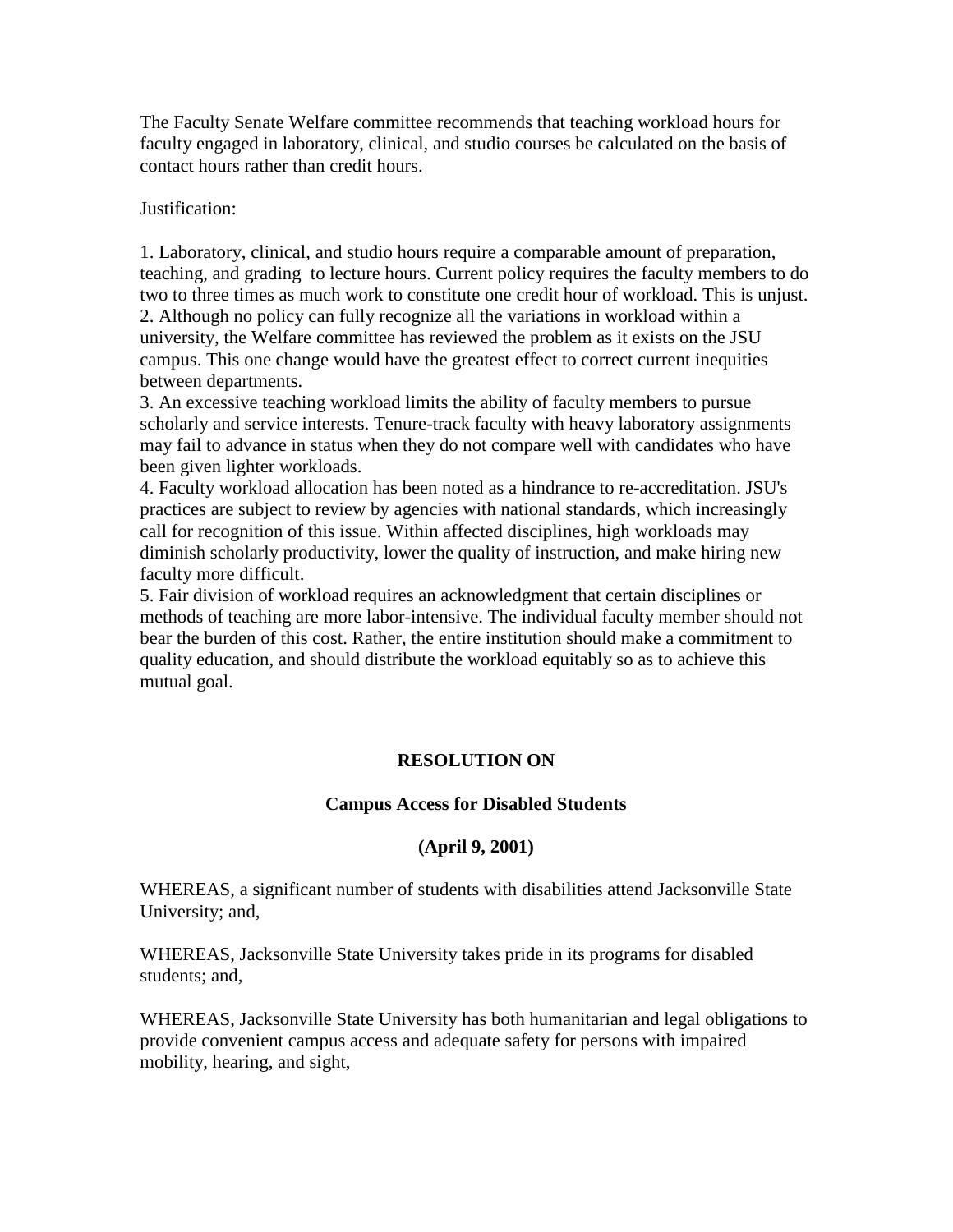#### THEREFORE BE IT RESOLVED,

That the University adopt as a guiding principle the practice of "Universal Design", i.e., that most problems can be addressed in a manner that improves access and comfort for all users; and,

That whenever new buildings are constructed or old buildings renovated, issues of access be thoroughly addressed during the design phase, when the most cost-effective decisions can be made, not neglected until problems arise after construction is completed; and,

That the University consult appropriate members of the Office of Disabled Student Services early in the design process for construction and renovation of facilities; and,

That when decisions on access are being made, the University adopt appropriate levels of accommodation, not the minimum standards; and,

That priority be given to Houston Cole Library and Jack Hopper Dining Hall as they undergo renovation, and also to Bibb Graves Hall, to give students full access to administrative offices; and

That the safety and convenience of disabled students using sidewalks and crosswalks to travel between classes receive careful consideration.

(Presented March 12, 2001 Ad hoc Committee on Access for Disabled Persons)

# **A RESOLUTION**

#### **on Collegiality**

#### **(March 12, 2001)**

WHEREAS, JSU faculty are concerned that individuals have been denied tenure based on collegiality rather than on deficiencies related to teaching, research, and service; and

WHEREAS, the American Association of University Professors has demonstrated through a series of legal actions that collegiality requirements have often been used as a tool for covert discrimination; and

WHEREAS, many aspects of collegiality can be incorporated into teaching, research, and service evaluations;

THEREFORE, BE IT RESOLVED: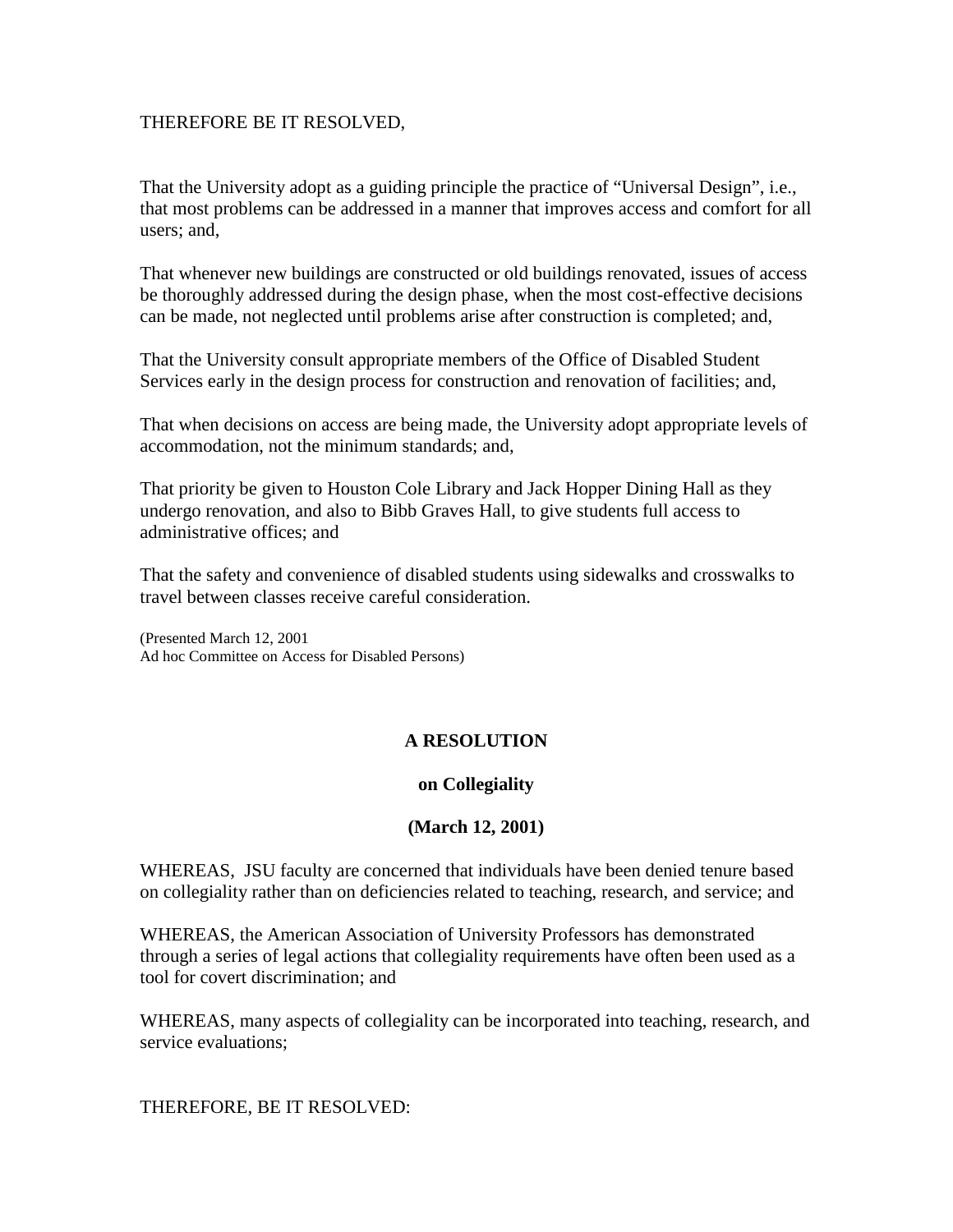That collegiality be clearly defined by the JSU administration in terms of what aspects of faculty performance will contribute to its measurement; and

That the JSU administration shall set guidelines as to how collegiality shall be quantitatively assessed and by whom it shall be assessed; and

That assesssments of collegiality shall be included in each faculty member's annual performance evaluation; or

That if these three criteria are not fulfilled, the word "collegiality" shall be dropped from the *Jacksonville State University Faculty Handbook* as a criterion of the tenure and promotion process and from any other policy statements of the university, its colleges, and departments.

(Presented February 12, 2001 Ad hoc Committee on Faculty Benefits)

# **A RESOLUTION**

#### **on Faculty Annual Performance Evaluations**

#### **(March 12, 2001)**

WHEREAS, it is important that the performance of junior faculty be annually assessed in order for them to improve job performance and to assure progress towards tenure and promotion; and

WHEREAS, some JSU faculty who have received adequate annual performance evaluations have been unexpectedly denied tenure and promotion; and

WHEREAS, the implementation of a more consistent review process would make it easier to recruit and retain faculty;

THEREFORE, BE IT RESOLVED:

That tenure and promotion decisions should more closely reflect the results of the annual performance evaluations (i.e., adequate evaluations should strongly suggest renewal of contract and satisfactory progress towards tenure and promotion); and

That JSU institute a formal third-year review for tenure-track faculty at the departmental and college levels to ensure that any problems with renewal of contract, tenure, and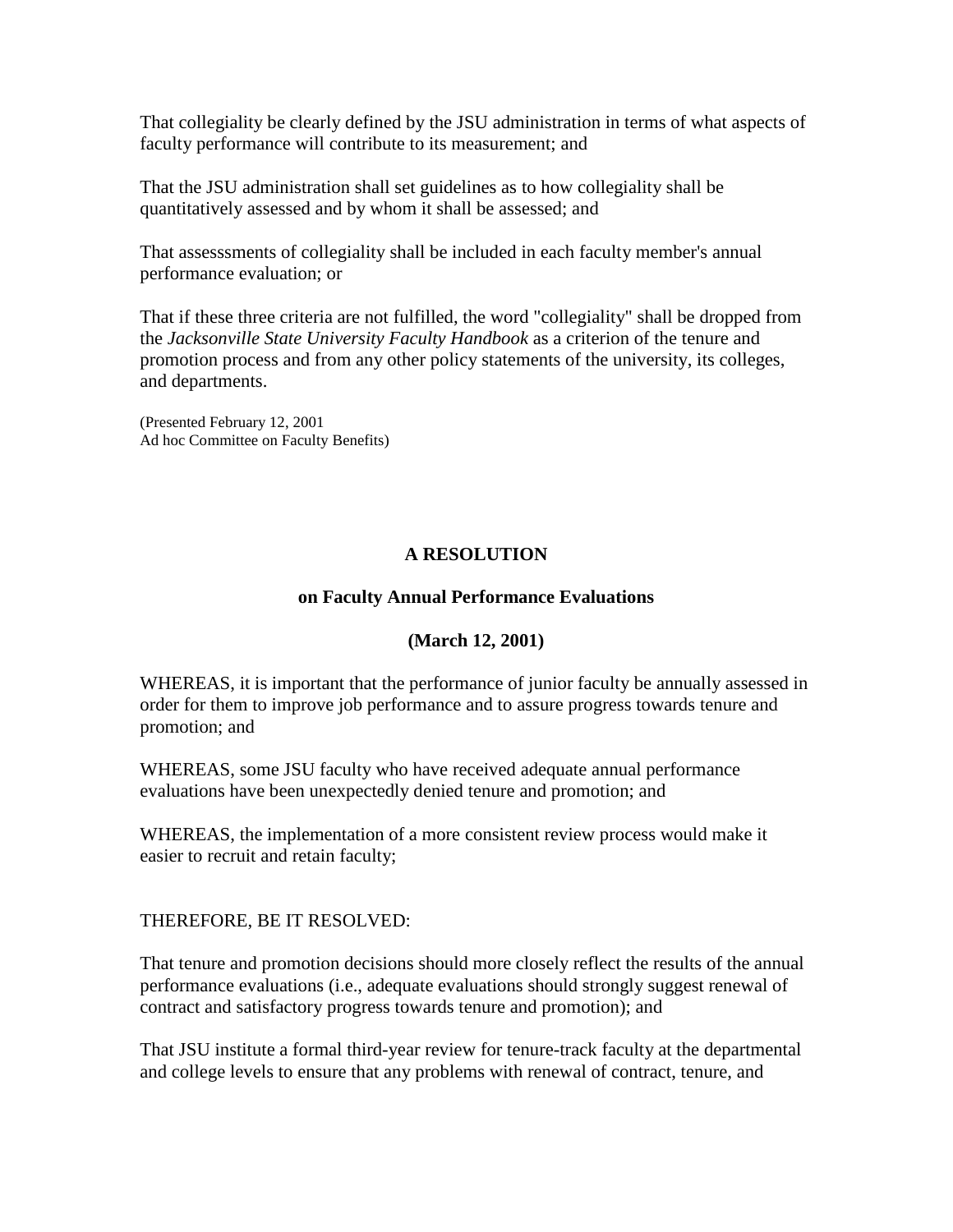promotion are identified early in the evaluation process so needed changes can be implemented in the following evaluation year.

(Presented February 12, 2001 Ad hoc Committee on Faculty Benefits)

# **RESOLUTION ON**

#### **Grievances and the University Hearing Committee**

## **(April 9, 2001)**

WHEREAS, the democratic resolution of a broad range of grievances, including, but not limited to, those concerning charges of disability, race, sex, and age discrimination; Affirmative Action related grievances; faculty termination and dismissal; sexual harassment; evaluation; salary; suspension with pay; merit raises; benefits; assigned workloads; and financial support for grants, contracts, equipment, or travel should include the option of a hearing by one's peers;

#### THEREFORE, BE IT RESOLVED:

That for each grievance a University Hearing Committee be convened and be comprised of nineteen tenured faculty members selected at random, but with the right to reasonable refusal, by the Faculty Senate President, of which five will be removed by each disputant, thereby forming a jury of nine members to hear and settle the grievance.

(Presented March 12, 2001 Policies Committee)

#### **A RESOLUTION**

#### **Regarding Outdoor Seating for JSU Campus**

#### **(January 22, 2001)**

WHEREAS, Jacksonville State University bills itself as "The friendliest campus in the South"; and

WHEREAS, some areas of the campus lack any facilities for sitting outdoors in friendly groups during the lengthy spring, summer, and fall months when such space would be an attractive option to retreating to one's car during class breaks and schedule gaps;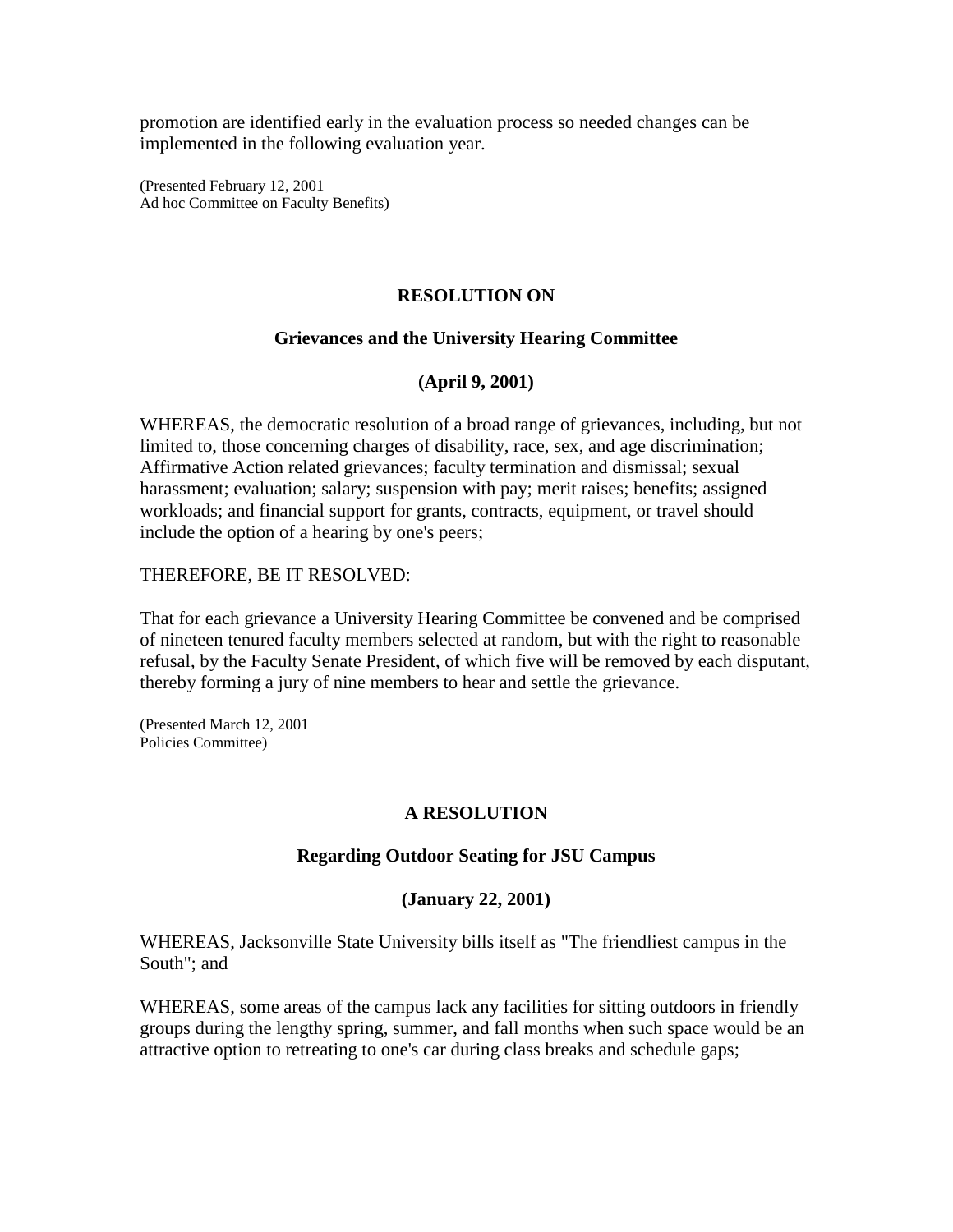THEREFORE, BE IT RESOLVED:

That such benches and tables be procured by voluntary funding of faculty and student groups and placed in locations of greatest need.

# **RESOLUTIONS 2001-2002**

# **A RESOLUTION**

# **On Computation of Incompletes**

# **(January 14, 2002)**

WHEREAS, JSU currently treats the Incomplete as an F in computation of GPA; and

WHEREAS, this policy results in distortion of the GPA, and penalizes students unfairly;

THEREFORE, BE IT RESOLVED:

That the incomplete no longer be included in computation of GPA. Should a student fail to complete required work according to deadlines stated in the catalogue--during the next semester of enrollment or a calendar year, whichever occurs first--the Incomplete will then convert to an F.

# **A RESOLUTION**

# **On Including Prerequisites in Computer Registration**

# **(January 14, 2002)**

WHEREAS, students registering by phone or internet can enroll in courses for which they lack prerequisites; and

WHEREAS, this situation violates the logic of the education process, contradicts course descriptions in the university catalogue, and places students at unnecessary risk;

THEREFORE, BE IT RESOLVED: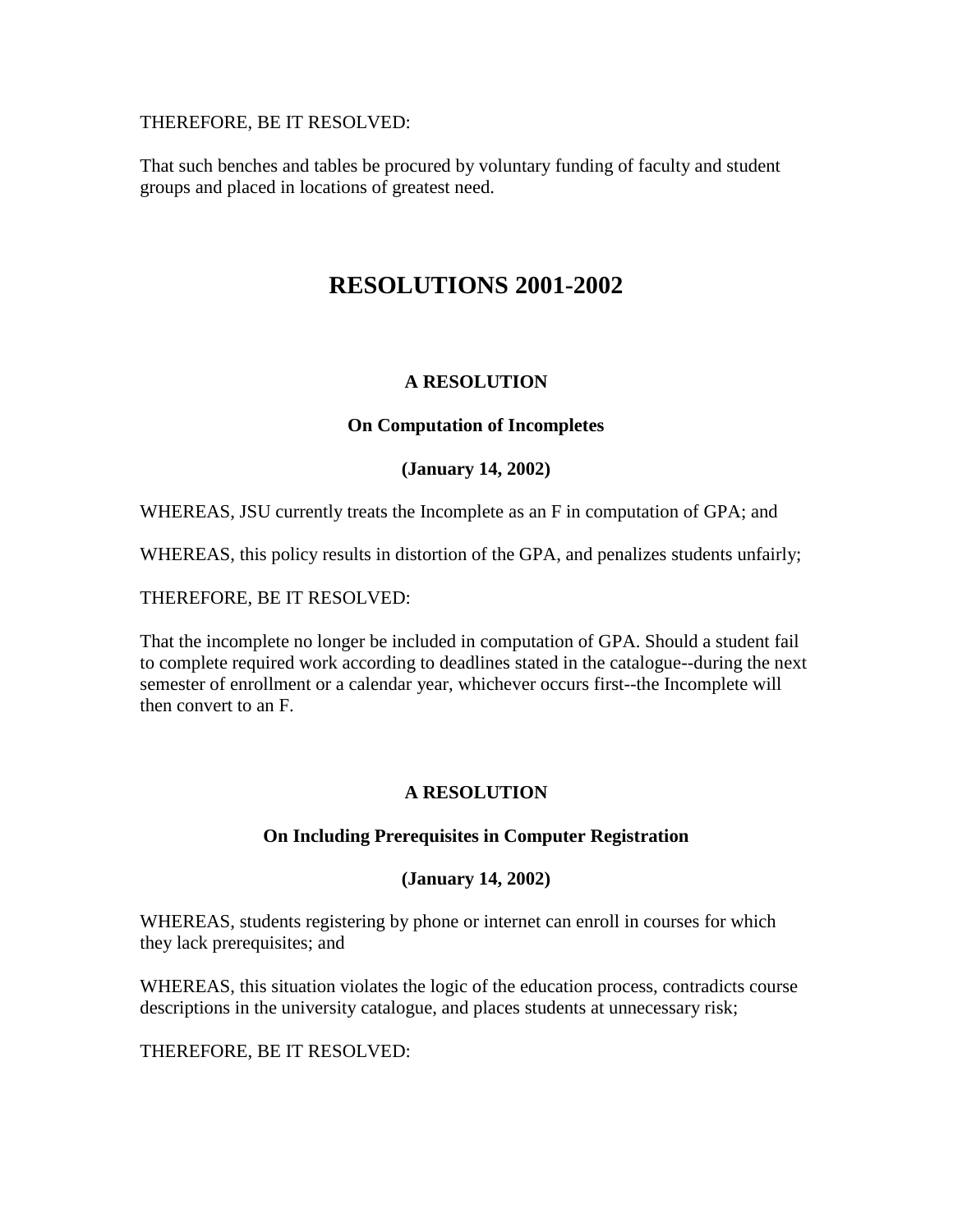That the programs for phone and internet registration be altered to block students from courses for which they lack prerequisites.

That, until such alterations can be made, a statement be inserted in phone and internet registration programs reminding students that they must have required prerequisites.

That, to reduce the likelihood of student error during phone and internet registration, a window be added which asks students to confirm their schedules before final entry into the university computer.

# **A RESOLUTION**

# **on Graduate Students Seeking to Change from the Thesis to the Non-Thesis Option**

# **(January 14, 2002)**

WHEREAS, the JSU graduate catalogue currently prohibits students who register for the thesis from changing to the non-thesis option; and

WHEREAS, the policy may create unnecessary difficulties for students; and

WHEREAS, the policy does not reflect the graduate school's practice;

THEREFORE, BE IT RESOLVED:

That the Faculty Senate ask the Graduate Council to consider revision of this statement. Students seeking to change from the thesis to the non-thesis option might be required to petition the Dean of the Graduate School and/or the Graduate Appeals Committee. Students changing to the non-thesis option should be obliged to take a full six hours of course work. A policy regarding grades for thesis credit in such situations should be stated as well.

# **RESOLUTIONS 2002-2003**

# **Faculty Senate Resolution on May Term March 10, 2003**

Whereas, faculty on nine-month contracts at Jacksonville State University are the only faculty in the State required to teach a special May Term, giving them among the highest teaching loads of any University in the State, and,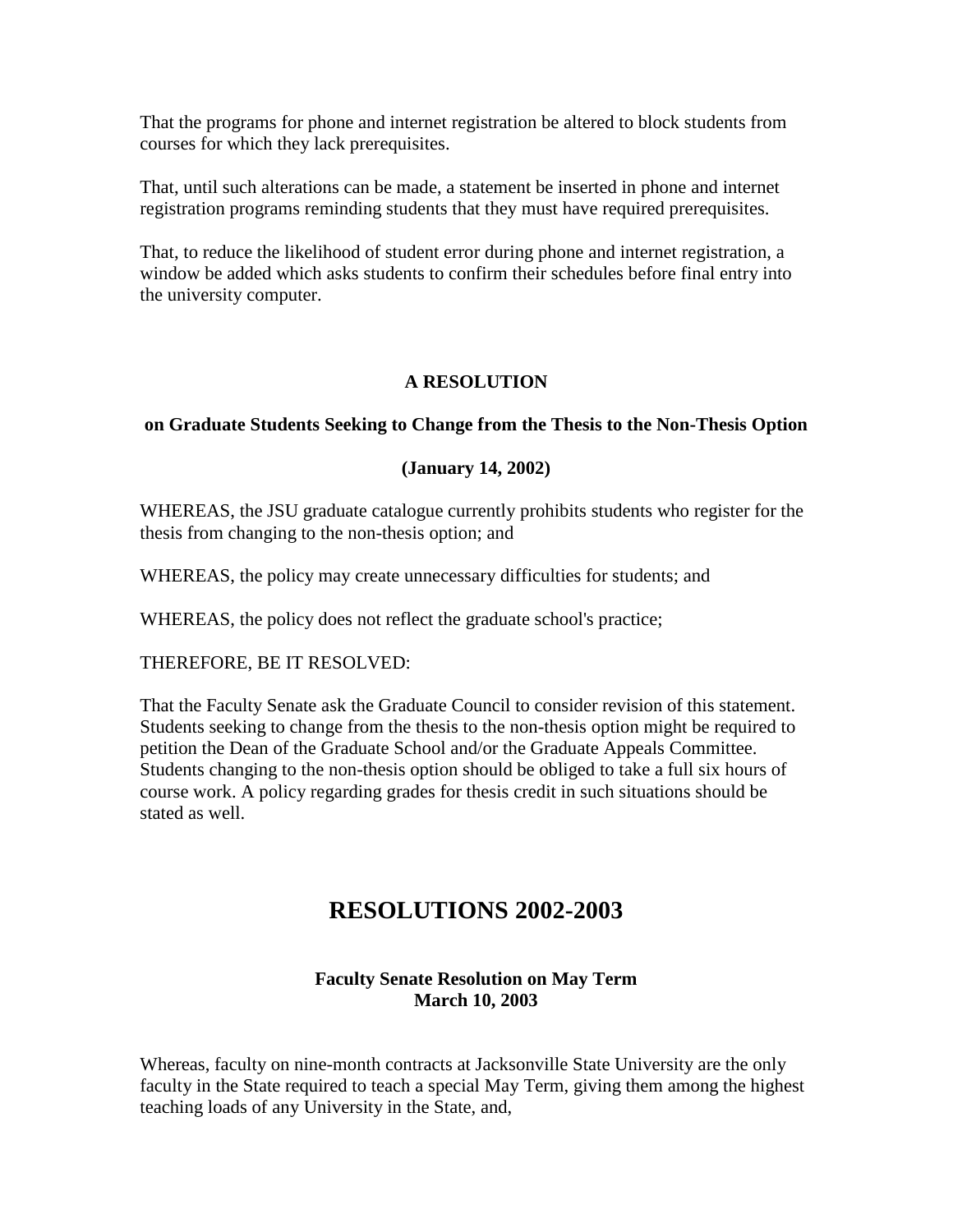Whereas, every year a few faculty members are given course-releases for May Term in order to conduct research or perform other valuable work for the University, and,

Whereas, the granting of May Term course-releases is generally well-deserved, it is somewhat unsystematic, resulting in some faculty members rarely teaching in May while others have never received a course release, therefore,

The Jacksonville State University Faculty Senate resolves that,

The University Administration prepare an application process through which faculty may apply for May Term course-releases, and that,

This process be implemented in a fashion similar to how faculty currently receive development leave during fall and spring semesters, and that,

This new process not adversely impact the granting of release time as currently practiced by department heads for the performance of other important University duties.

## **Proposal to Amend the Senate Bylaws to Add the Office of Historian**

#### **February 10, 2003**

Now that the Senate has an office and filing cabinet in which it has stored and organized its records going back to the early 1970s, the Senate should make full use of those records to ensure that its actions and decisions are as fully informed as possible. This proposal seeks to establish the office of Historian to the current set of officers by amending the bylaws in the following way:

The opening of Section 2 should be changed to read, "The officers of the Faculty Senate shall consist of a president, vice president/president-elect, a secretary, and a historian elected by the Faculty Senate from among its members. . . ."

Section 2.3, the duties of the Secretary, should be amended so that duty number 4, "make periodic and timely depositions from the Senate archives to the University Library" be deleted and the numbered list updated.

A section labeled Section 2.4 be added to list of officers' duties to include those of the Historian as follows:

(4) The Historian shall have the following responsibilities:

1. research the Senate archives so the Senate can conduct its deliberations with as much relevant information as possible,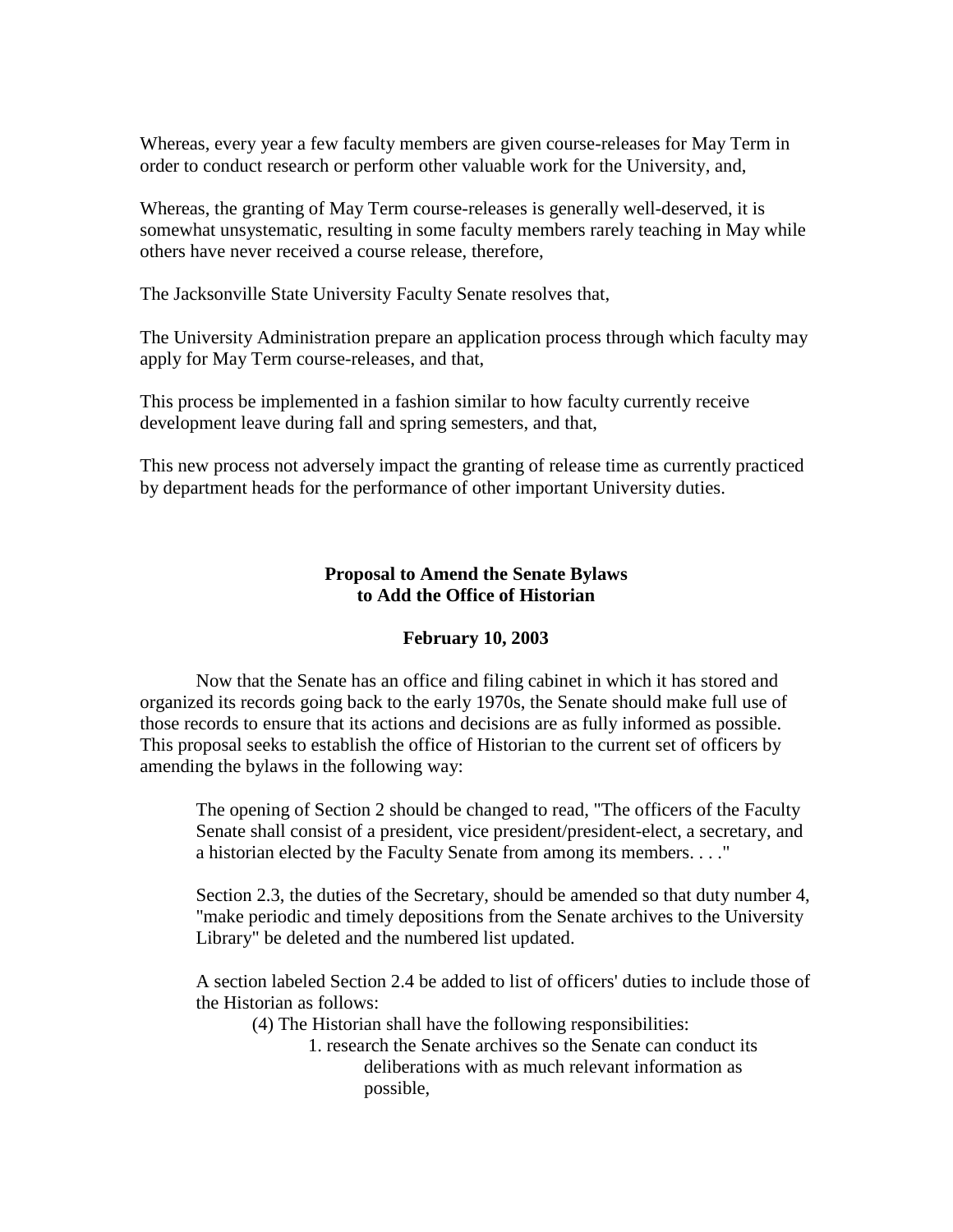- 2. maintain the Senate's archives for ease of future use,
- 3. make periodic and timely depositions from the Senate archives to the University Library,
- 4. perform such other duties as directed by the President.

#### **Jacksonville State University Faculty Senate Resolution December 9, 2002**

#### **Faculty Senate Resolution on Workloads for Graduate Teaching Assistants**

Whereas, some J. S. U. graduate teaching assistants are teaching up to seven laboratory sections per semester while other universities in Alabama require two or three, and,

Whereas, some J. S. U. graduate teaching assistants are teaching up to three different courses, requiring three different preparations, in a single semester while other universities require one or two, and,

Whereas, giving graduate teaching assistants excessive workloads will diminish the quality of instruction received by the undergraduate students enrolled in these classes and adversely affect their performance and retention, and,

Whereas, giving graduate teaching assistants excessive workloads greatly impedes the progress of these students toward the completion of their own degrees, therefore,

The Jacksonville State University Faculty Senate resolves that,

Jacksonville State University adopts strict guidelines governing graduate teaching assistant workloads, and that,

Graduate teaching assistants be limited to a maximum of four lab sections per semester, and that,

Graduate teaching assistants be limited to a maximum of two lecture sections per semester, and that,

Graduate teaching assistants be limited to a maximum workload of 20 hours per week, including contact time, laboratory preparation time, and office hours.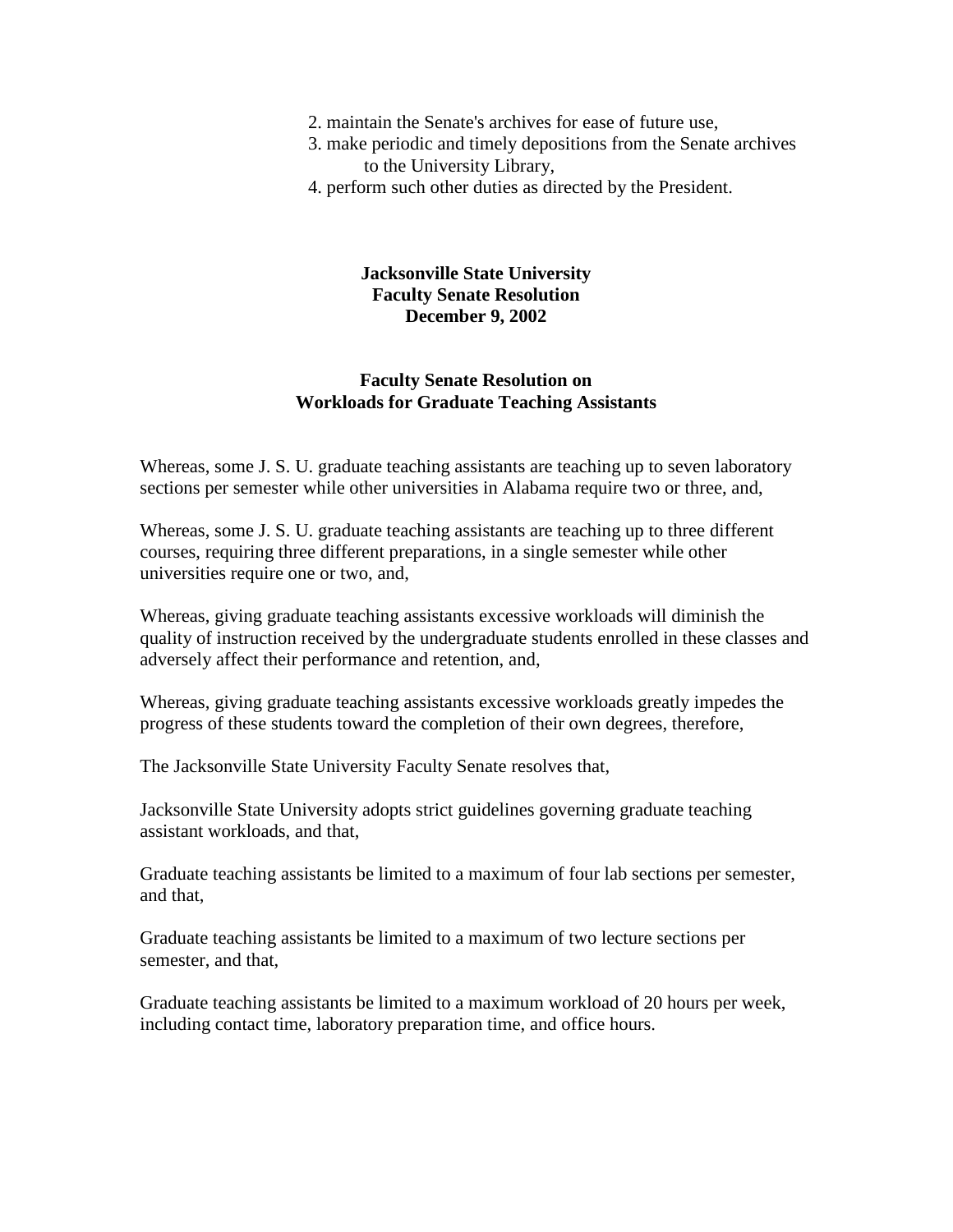#### **Jacksonville State University Faculty Senate Resolution April 8, 2002**

#### **On Improving the Parking Situation on the JSU campus**.

Whereas, there is excessive vehicular congestion campus wide from 8:00 AM to noon on weekdays, and

Whereas, excessive driving to and from buildings on campus between classes negatively affects movement of university and non-university personnel on Highways 21 and 204, and

Whereas, there are habitual traffic and parking violations on Trustee Circle and elsewhere across campus every weekday, and,

Whereas, there are not enough faculty/staff parking spaces on Trustee Circle and,

Whereas, the current practice of mixing student (RED) and faculty/staff (BLUE) parking zones encourages students to park in the wrong zone, and

Whereas, student enrollment is increasing at JSU and is expected to soon reach 10,000 students and,

Whereas, parking regulations and registration of vehicles are NOT consistently or effectively enforced at this time, and

Whereas, the present fines and consequences for traffic and parking violations on campus are minuscule or nonexistent, and

Whereas there are an excessive number of complaints about the parking situation on campus,

Therefore, be it resolved that the attached list of remedies be enacted by the Fall 2002 semester.

#### . . . . . . . . . . . . . . .

(attached form – see below)

#### **Proposed Parking Remedies**

1. Create a Division of Parking and Safety under the auspices of the JSU PD, but with separate functions to handle all aspects concerning parking on campus.

2. Direct all parking proceeds to support the new Parking and Safety Division.

3. Create separate color coded PARKING ZONES. The current practice of mixing faculty/staff BLUE areas and student RED areas is not working. Students park in the first available space rather than in their designated areas. Color zones should be clearly marked with signs as well as with the painted curbs.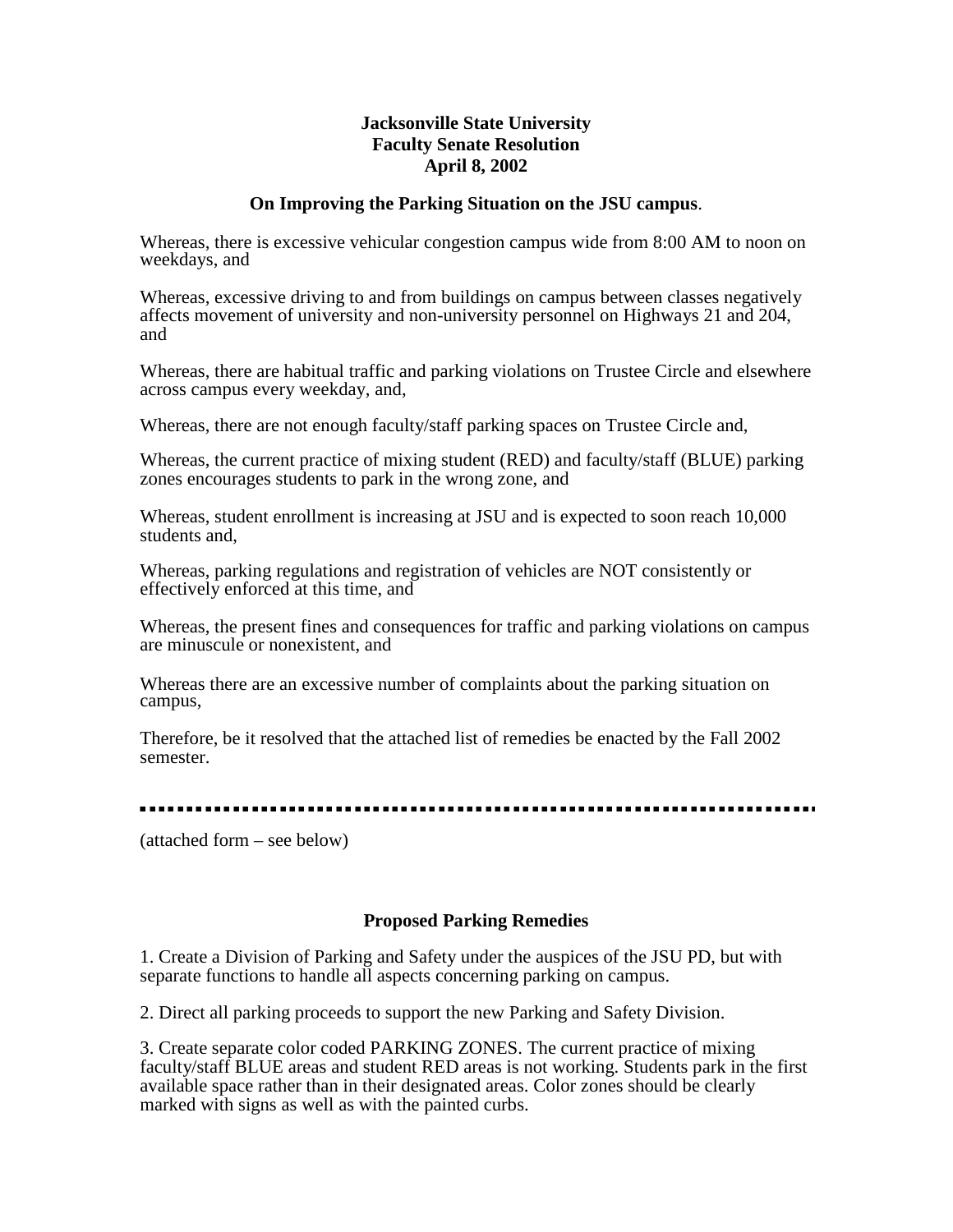\* Suggested Color Zones: (Changes are in bold type.)

A. Disabled **-BLUE**  B. Dorm Residents **-GREEN**  C. All Student Commuters **-RED**  D. Faculty/Staff **-WHITE** 

A. The color code for DISABLED should be changed from WHITE to BLUE in order to conform to the color coding system used to designate disabled parking zones elsewhere.

B. GREEN zones should be created for dorm residents. GREEN zones should be located as close as possible to the dormitories they serve, but not directly on Trustee Circle. Dormitories located on Trustee Circle (Sparkman, Daugette, etc.) and those adjacent to Trustee Circle (Logan, Crow, Patterson, Pannell, Dixon, etc.) should have GREEN parking areas assigned immediately behind and to the sides of those buildings. These areas are now designated as RED or BLUE parking zones. In the course of improvements being made and as renovations to older buildings progress, main entrances to dorms such as SPARKMAN should be remodeled and reassigned from facing Trustee Circle to facing the existing parking lots. These changes would expedite the convenience of GREEN parking zones for residents. GREEN parking fees should be included in the residence fees. All residents should walk between buildings while on campus.

C. RED should remain the parking zone/decal color for student commuters but several RED areas should be reassigned. At present, there are RED parking zones on Trustee Circle. These spaces should be re-designated WHITE for faculty/staff only. The areas behind the academic buildings on Trustee Circle now designated faculty/staff should be reassigned to RED. This would place RED and GREEN student parking zones adjacent to each other. New RED zones would replace BLUE zones behind Ayers Hall, a major portion of the areas serving Crow Hall and Luttrell, a portion of the area in front of Bibb Graves, and all presently BLUE spaces off the Circle, i.e., the lots beside Ramona Wood and Pannell, in front of Leone Cole, and the west side of Ayers etc. Once parked in the correct zone, all commuters should walk between buildings on campus.

D. WHITE should replace BLUE as the designated color for faculty/staff. WHITE areas should be as close as possible to the academic buildings they serve. ALL RED spaces currently on Trustee Circle should be designated WHITE. This would greatly reduce traffic/congestion on the Circle. In addition, no student group or individual should be allowed to purchase faculty/staff decals. Faculty/staff should purchase only one WHITE hang tag. Once parked, faculty/staff should walk between buildings on campus.

4. Enforce judiciously the policies and procedures for registering vehicles, purchasing proper decals, and for traffic and parking violations on the JSU campus.

5. Increase parking and traffic fines on a graduated scale for ALL violations. Parking violations MUST be strictly enforced and violators should be fined and/or towed.

Sample fines 1st offense \$10.00 (parking violations) 2nd offense \$25.00 3rd offense \$50.00 4th offense \$75.00 5th offense towed/booted.

Consequences for illegal parking are clearly stated in the University Police Department's policies and procedures but, they are not being enforced consistently. Enforcement would be facilitated by a Division of Parking and Safety.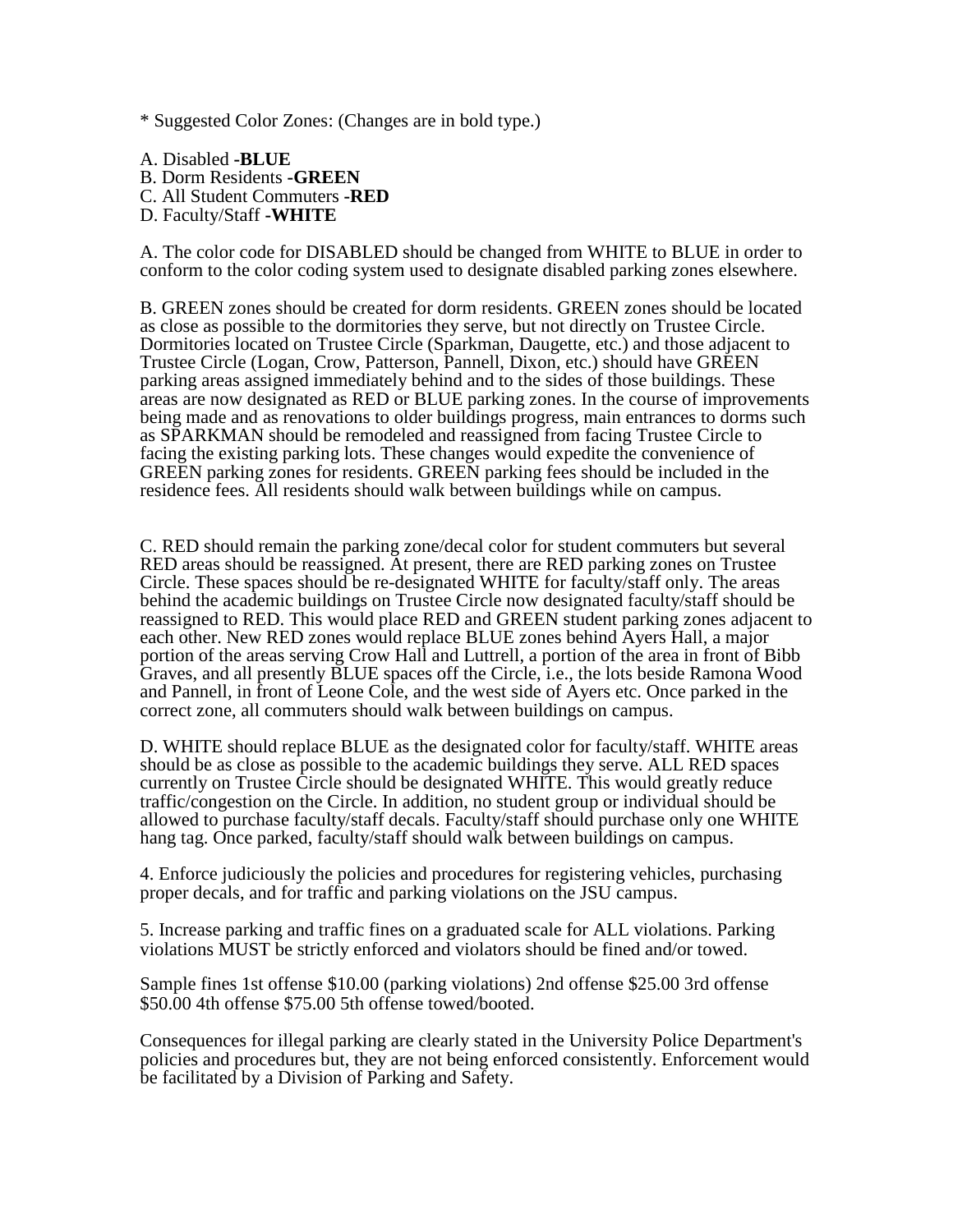6. Improve lighting across campus. This is a safety issue.

7. Equip parking lots and other areas across campus with security cameras and emergency phones.

8. Petition the State for a push button traffic light to expedite foot traffic crossing Hwy 21 in front of Brewer Hall.

9. Create more sidewalks on campus for friendlier walking.

# **Jacksonville State University Faculty Senate Resolution January 14, 2002**

#### **On Adjusting the Salary Increases Associated with Promotion.**

Whereas, capable faculty are essential to the mission of the University, and,

Whereas, the Administration has stated that retaining capable faculty is a University priority, and,

Whereas, the salary increases associated with promotion at J.S.U. are well below the State average,

Therefore, be it resolved that:

Jacksonville State University adjusts the salary increases associated with promotion to Assistant, Associate and Full Professor to at least the State average.

# **RESOLUTIONS 2003-2004**

#### **Emergency Response Plan**

**BECAUSE** the incinerator at Anniston Army Depot is now burning chemical agent, it is crucial that Jacksonville State University be prepared to respond to a chemical accident. If the University community, particularly our 9,000 students, is to have the most effective protection, each member of faculty and staff must understand exactly what she/he is to do.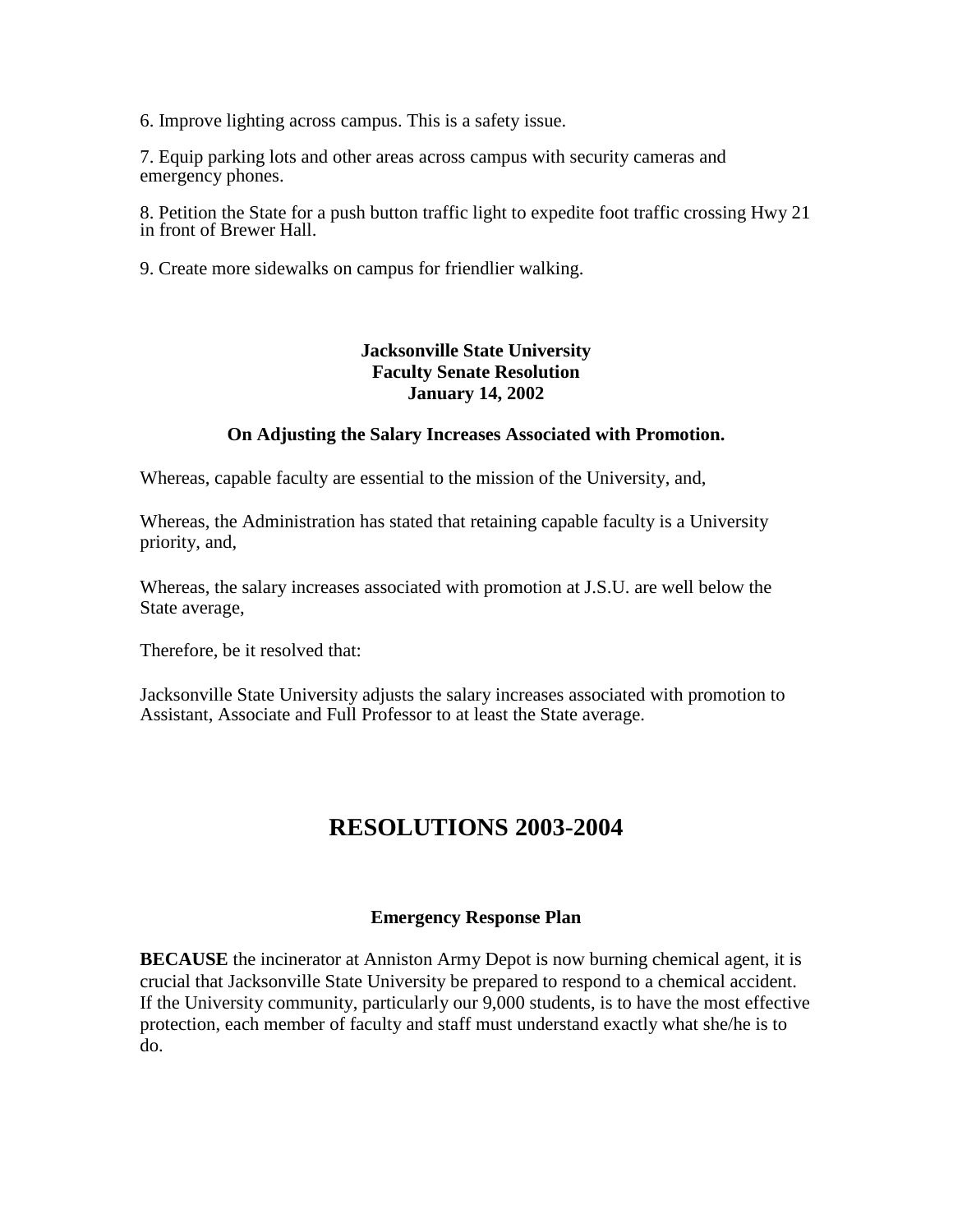**THEREFORE**, the Faculty Senate of Jacksonville State University urgently recommends:

**(1)** that our institution implement a systematic emergency response plan, including all appropriate measures, to ensure the safety of students, faculty, and staff;

**(2)** that all segments of the University community be made aware of the plan;

**(3)** and that a program be initiated to inform faculty and staff of their particular tasks and responsibilities in enacting the emergency plan.

--Approved, with no dissenting votes, October 13th, 2003.

# **RESOLUTIONS 2004-2005**

# *FACULTY SENATE JACKSONVILLE STATE UNIVERSITY*

## **Resolution on Prayers at University Functions Passed unanimously: October 11, 2004**

**Whereas**, Jacksonville State University is a diverse community of peoples of many different faiths, and,

**Whereas**, Jacksonville State University prides itself on it international character and so is sensitive to issues of multiculturalism that arise on any university campus, and,

**Whereas**, people of varied faith traditions are present at University events like graduation ceremonies and University-wide faculty meetings,

**Therefore**, the Faculty Senate strongly recommends that all those who are invited to pray at University functions be instructed to offer only general, non-denominational prayers suitable for all faiths.

# *FACULTY SENATE JACKSONVILLE STATE UNIVERSITY*

**Resolution on the Deadline for Submitting Grades Passed unanimously: March 14, 2005**